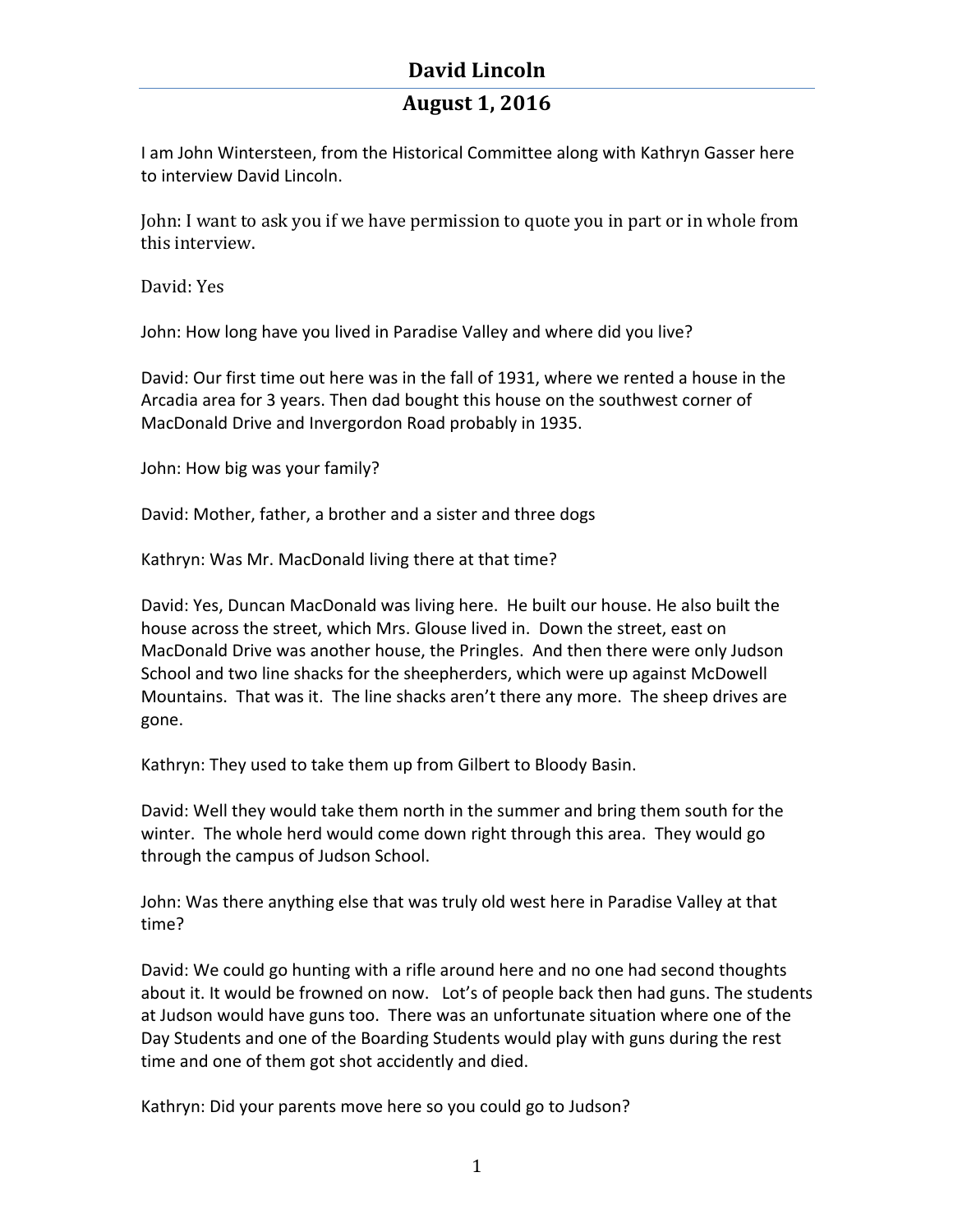## **August 1, 2016**

David: We started Judson in the fall of 1931 so we had been going to Judson for about four years before we moved from across the mountain. We were in Arcadia at the time.

John: Can you tell us more about Judson – what was it like academically and physically?

David: I went to Judson for my grade school years. We went to school in the morning from 8 until noon, you were in classes of various different kinds. Then in the afternoon, I would have lunch at noon. After lunch, everyone took a nap. There were afternoon activities – horses and tennis. It was a good education. Old man Judson was an educator. They offered first grade through twelfth grade. There were 21 students total for 12 grades. I don't know how many in each of the grades. By the time I left, there were probably 40 or 50 (students) in all twelve grades.

John: Were you in the school when it first opened?

David: I think the school opened in '28 or '29 time frame so we were there maybe three years (after it opened). It opened at the end of the boom of the '20s. It had not been opened more than 2 years before the Depression hit. That made it really tough on Old Man Judson to make it work. He made it work.

Kathryn: Were there boarding students at that time?

David: There were mostly boarding students.

Kathryn: You were not boarding there correct?

David: No, I was a Day Student. There were probably 3 or 4 of us of the 21 that were Day Students. They recruited students that needed to come to Arizona for health purposes. That was one of the main recruiting pitches. They got people from the East and recruited in South America some. Those were the people that could pay the tuition. The boarding tuition was pretty high for that time.

Kathryn: Did you have a horse?

David: I had a horse that I rode all of the time. My horse was called "Nickel". Nickel was a grey spotted horse - a real nice horse. It was interesting when you were riding Nickel and going away from the barn, we would walk real slow, but when you got to the end of it, he would turn around and walk twice as fast. He was smart enough to know he didn't want to get too far away. I assume that many of the horses did that. There was a polo team. I didn't play polo but they had a team and they would play other schools. I don't remember if there were other similar schools in the Phoenix area. There were 3 or 4 in Tucson – ranch boarding schools in Tucson so we had intercollegiate activities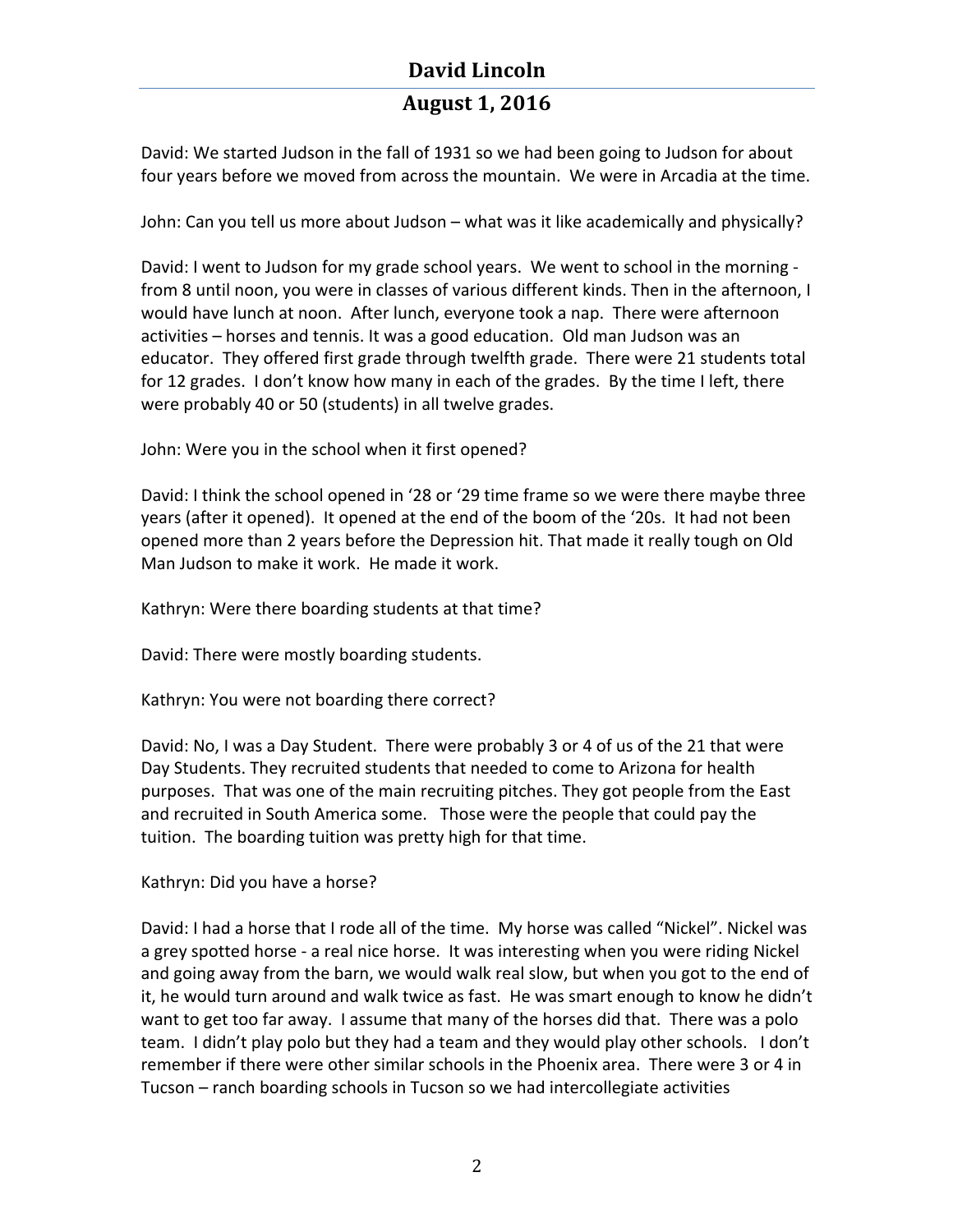## **August 1, 2016**

sometimes with them. Tucson was not real close. It is still the same number of miles but it was a 3 to 4 hour ride  $-$  not as much traffic though.

John: Is there anything else about Judson School that comes to mind that would be good for folks in the future to know about?

Kathryn: How long did you go there?

David: I went there for grade school – through eighth grade. I'm glad I went there because on weekends we would go on camping trips and those were good experiences. The athletics were good and knowing about the horses was a good experience. The Judson family was a tennis family so there were two tennis courts – one good one and one not so good. The family played a lot of tennis. They would enter tournaments. The Judson's had three children – Barney, George and Jeanette. I don't know if Jeanette play a lot but Barney and George played a lot of tennis as did their father.

Kathryn: What was your transportation to get to school and home?

David: My bicycle  $-$  it was only a mile or a mile and a quarter. You would go up Invergordon to what is now the alignment of Lincoln and that didn't go west but only east, maybe a quarter of a mile until you would get to the dirt road that came into the back side of Judson. Judson was built facing what is now Mockingbird. Even at that time, I think the plan was to make Mockingbird a major street so it was built so it faced that area. But then the Depression hit and that was the end of the program to develop that area so it never happened. It happened eventually but not while I was there.

John: Most people don't know the history of camping at Judson School. There was a Judson Camp up in Alpine. It was part of the program so that those students from outside of the United States, who couldn't go back home for some reason or another, would go up and spend the summer at a very nice camp with a dining hall and nice cabins. 

David: I never went there. I had forgotten about that but now that you mentioned it I remember that there was. That's probably where they sent the horses – the horses all went up north in the summer.

John: When I first came here (Paradise Valley) they had maybe two - maybe six - big horse trailers over there so I knew they were prepared to transport a lot of horses some place.

Kathryn: So when you came here there technically wasn't Paradise Valley and not even a town per se.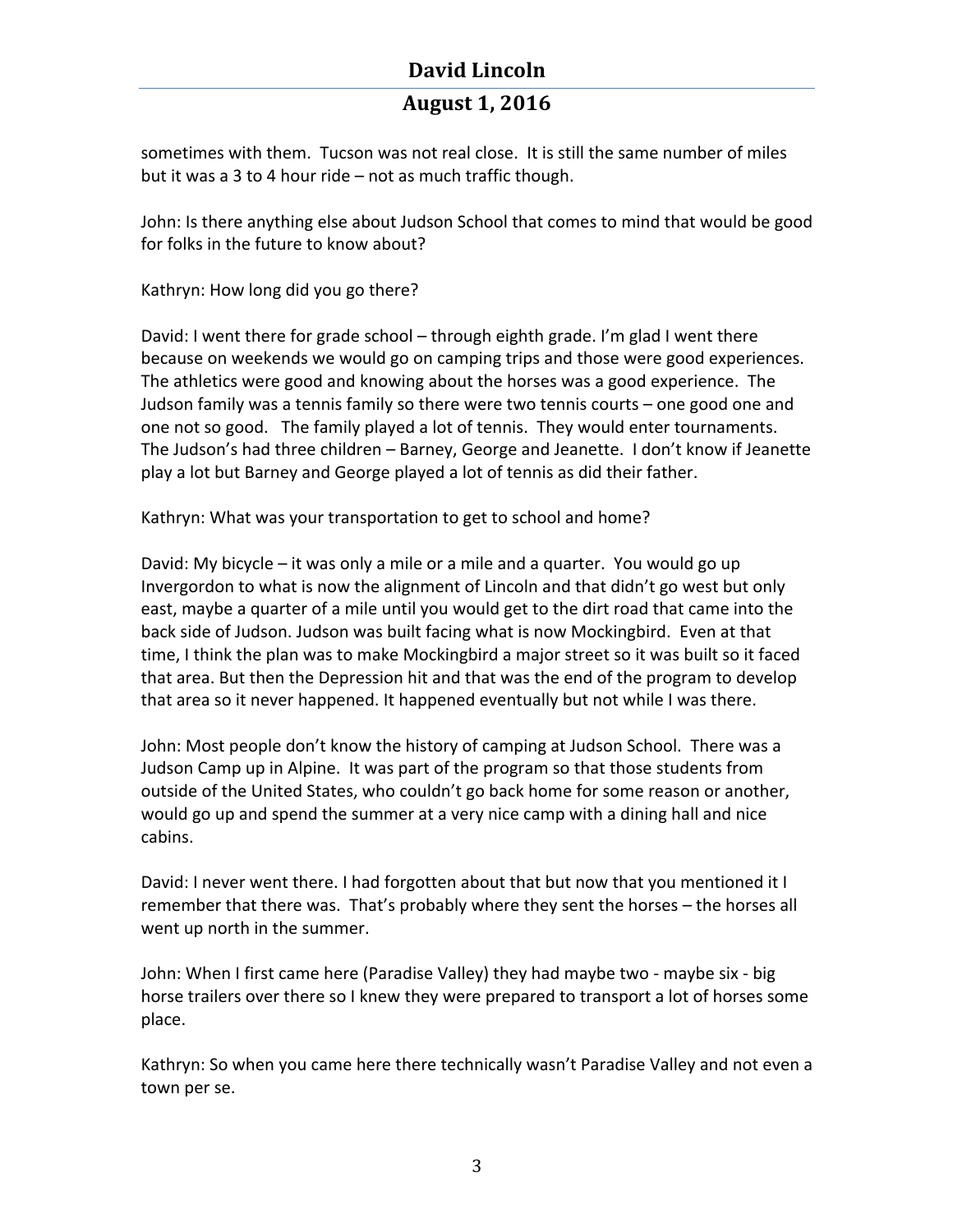## **August 1, 2016**

David: No, there were 3 houses, 2 line shacks and Judson School. There was no town at all. At night, no lights but the two houses and Judson School.

Kathryn: Did you have electricity?

David: Yes, 25-Cycle. We were (lived) by the Salt River Project – with 25-Cycle you could notice a flicker.

John: Did it come from the hydroelectric or did it come from the dam - I believe the canal was there already.

David: Oh yes, the canals were there. I assume that it was 25-Cycle because that was what was off the hydroelectric. When I was a kid, I had an electric train. My dad had a hard time finding a little transformer for a train that worked on 25-Cycles. He could find them but he had a hard time.

John: That's amazing because 60-Cycle was once AC (alternating current) on Alt-60-Cycle. That was pretty much the standard all over the country.

David: In the East there was a lot of Direct Current. A lot of the Direct Current lasted until the '40s and '50s. We had no Direct Current here. I forget when they shifted to 60-Cycle. By the time I was out of high school it had shifted to 60-Cycle.

Kathryn: Did you go to Arcadia High School?

David: No, I went to North Phoenix High School.

Kathryn: Up on Thomas?

David: Thomas and  $12^{th}$  Street. My brother and I went there the first year it opened in 1939. I was the first full four-year class. He was a senior and he was the first graduating class. It was interesting because they weren't quite finished with the construction when the school year opened so there were trenches in the school. When going to classes, you had to jump over the trenches to get to classes. They wouldn't allow that today. There were cattle running all over the campus. They weren't fenced out.

John: I'm fascinated with all things western and Scottsdale advertises itself as the most western city. There are certainly a lot of things Easterners would look at and say wow  $$ cattle on your high school grounds and the sheep drive coming through Paradise Valley and the Judson property  $-$  in my mind that is very western.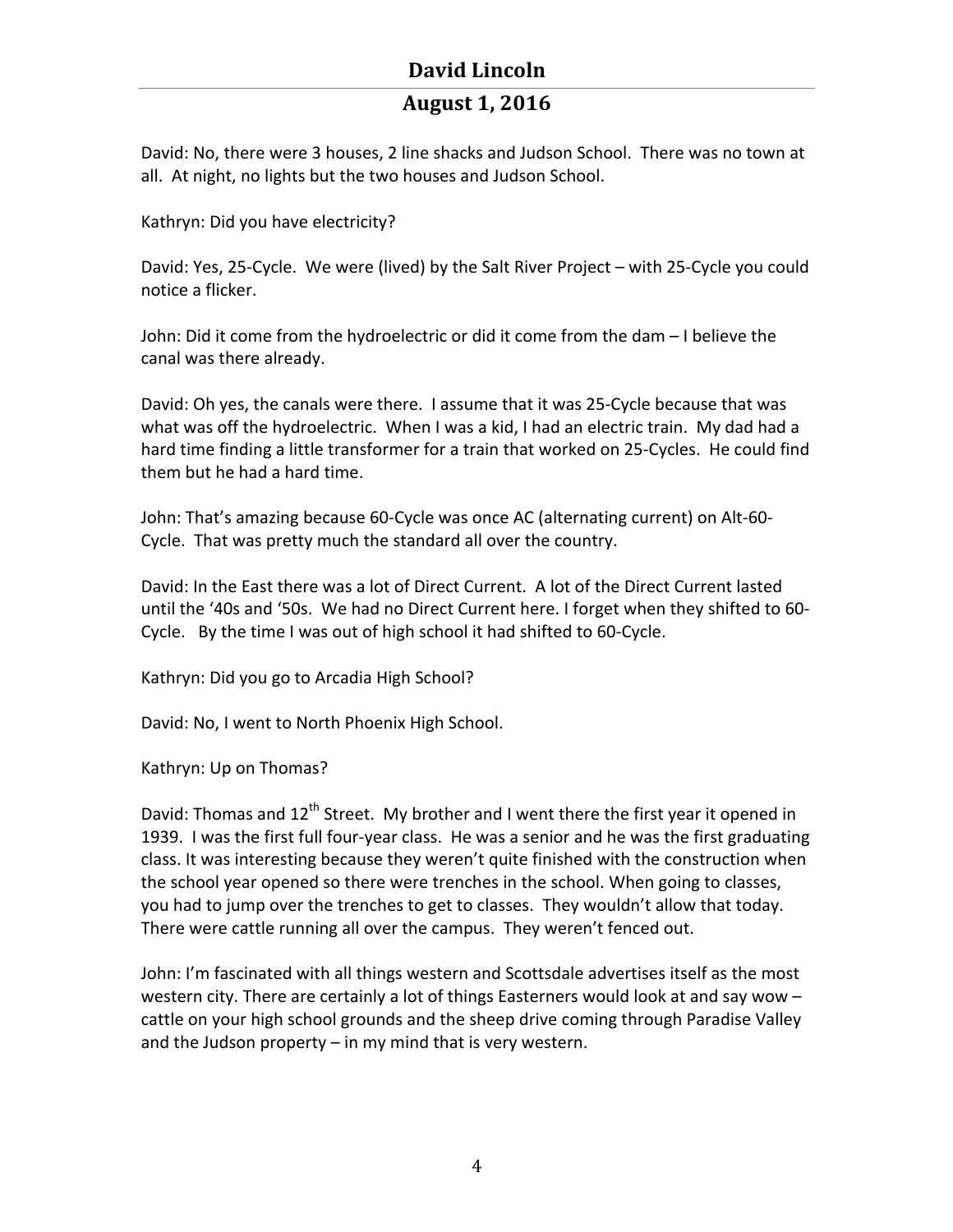## **August 1, 2016**

David: One of the things we did occasionally at Judson was ride horses. We would ride into Scottsdale. Scottsdale was two blocks each way and the drug store had popsicles, chocolate covered popsicles. Some of the popsicles had a "free" (coupon) on them so you would get the second one for free. We would ride into Scottsdale and tie up our horses and buy popsicles and every so often you would get a free one.

Kathryn: Was it the Pink Pony?

David: No, there was no Pink Pony then. It was just a drug store.

Kathryn: We were going to ask your impressions of the Town but there really wasn't a "town" when you got here to have an impression.

David: The "town" was about 2 blocks each way. There was a person there that fixed cars and we got our car fixed by him.

Kathryn: What type of car did you have when you were first here?

David: Dad bought a very old "Willys" the first time here. That worked for the first year and then I think he traded it in. In high school, my brother and I got a 1936 Ford that we took back and forth. It was a sedan, a very nice car.

Kathryn: Where did you have to go to get gas?

David: There were gas stations in Phoenix near the high school.

John: What can you tell us about Lincoln Drive? A lot of people are curious about that. It's the main street in the Town and it has your family name on it. In Joan's (Lincoln) interview she thought it helped her when she ran for Town Council because of the name recognition. 

David: Probably in '34 or '35, dad, with a man name Jack Stewart, decided to build Camelback Inn. That was in the depth of the Depression. The site is where the Camelback Inn still is and the only way to get there was to ride a horse  $-$  no way to get a car there. It took a lot of guts in the depth of the Depression to build a new resort to a place you couldn't get to. The architect was a man named Ed Loomis Bowes. The three of them built Camelback Inn. It turned out to be a very successful endeavor but there was no way to get to it so Lincoln Drive was pushed through because you had to have a road to get to the Camelback Inn. The Camelback Inn water pump source was too far from Invergordon on Lincoln Drive. The well is about  $100 - 200$  yards west of Invergordon Road on Lincoln Drive. To get to the well, you needed the road. A section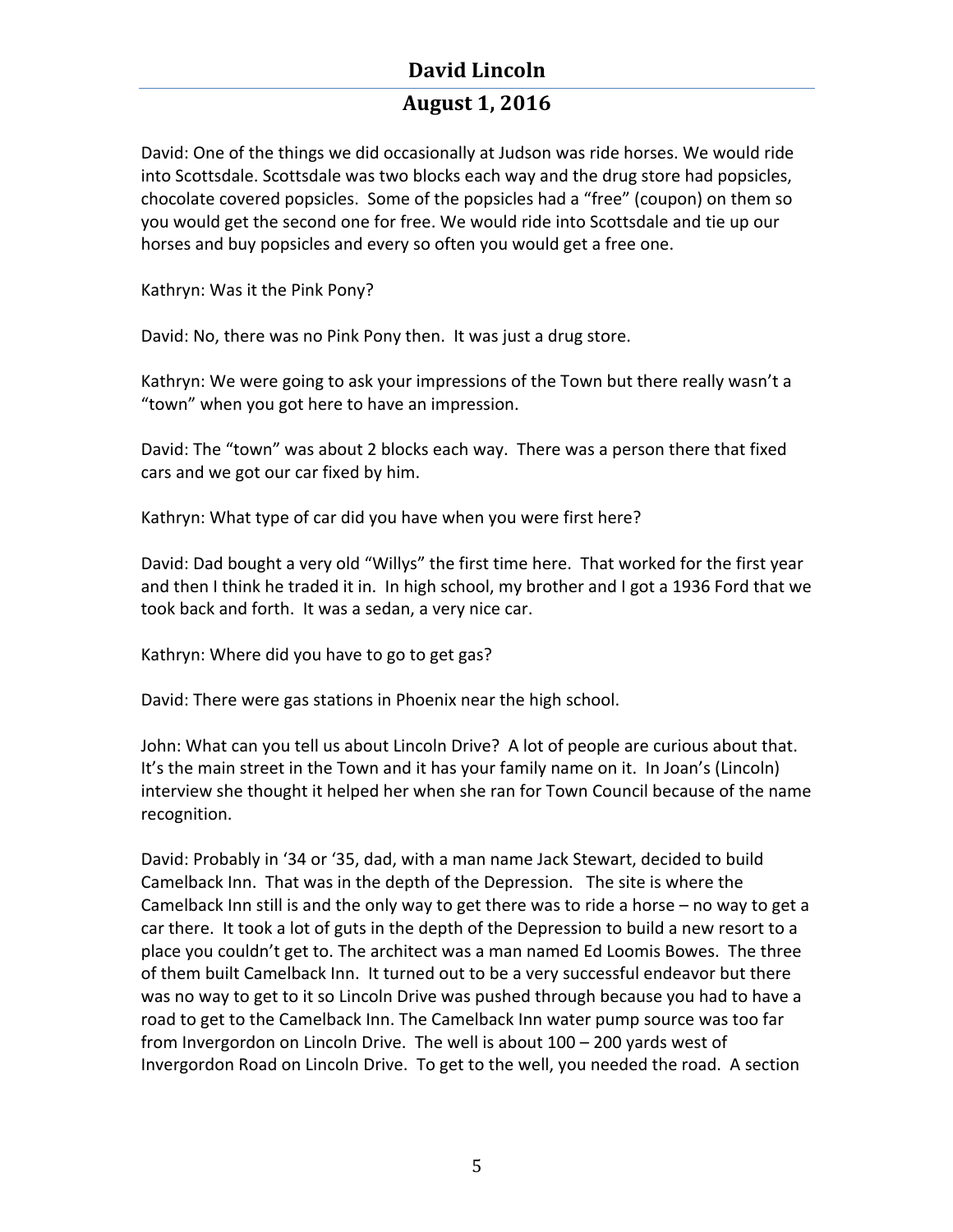## **August 1, 2016**

from Tatum Blvd to Camelback Inn had to be built. They pushed through the rest of the way. 

Kathryn: Your dad got the name, what about the other two guys?

David: Dad was the financial guy. The financial guy usually gets the name. For the first year or so, when they wanted water at Camelback Inn, they would call our house and someone from the house would walk down and turn the pump on. Another interesting thing, at our house, you would drill a well and you would hit bedrock and no water. So we drilled our well across MacDonald Drive probably 100 yards north of MacDonald Drive – there was very adequate water there. I forget how deep the well was, but dad had to drive the pump  $-$  he got a 25-horse power lunger.

John: So it was not electric

David: The flywheel was probably 6 feet in diameter. I wish I had that now because that is probably worth a lot of money now. There weren't very many 25-horse power lungers! There was a big belt going from the one liner to the pump. It was interesting how we pumped water.

John: As far as you know, are those wells still here and in use?

David: Probably not being used because in the later years when the water company came in, they drilled their wells and they would take the water tables down and Dad would have to reduce our well down. After two or three times, we just said that we would shut our well down and use the water from the water company. I'm guessing on the time frame but probably after World War II. It probably wasn't before WWII because there weren't that many people here.

John: Well that certainly ties in why it was called Lincoln Drive

David: Some years later, Lincoln Drive was pushed west of Tatum. I forget when that was. That may have been in the '50s - after World War II.

Kathryn: I guess that is when Glendale got far enough east that they met?

David: Well they are a half a mile apart. The Lincoln alignment is a half-mile south of the Glendale alignment.

Kathryn: Do you remember the Black contingency of soldiers that was on Invergordon in Paradise Valley during the War?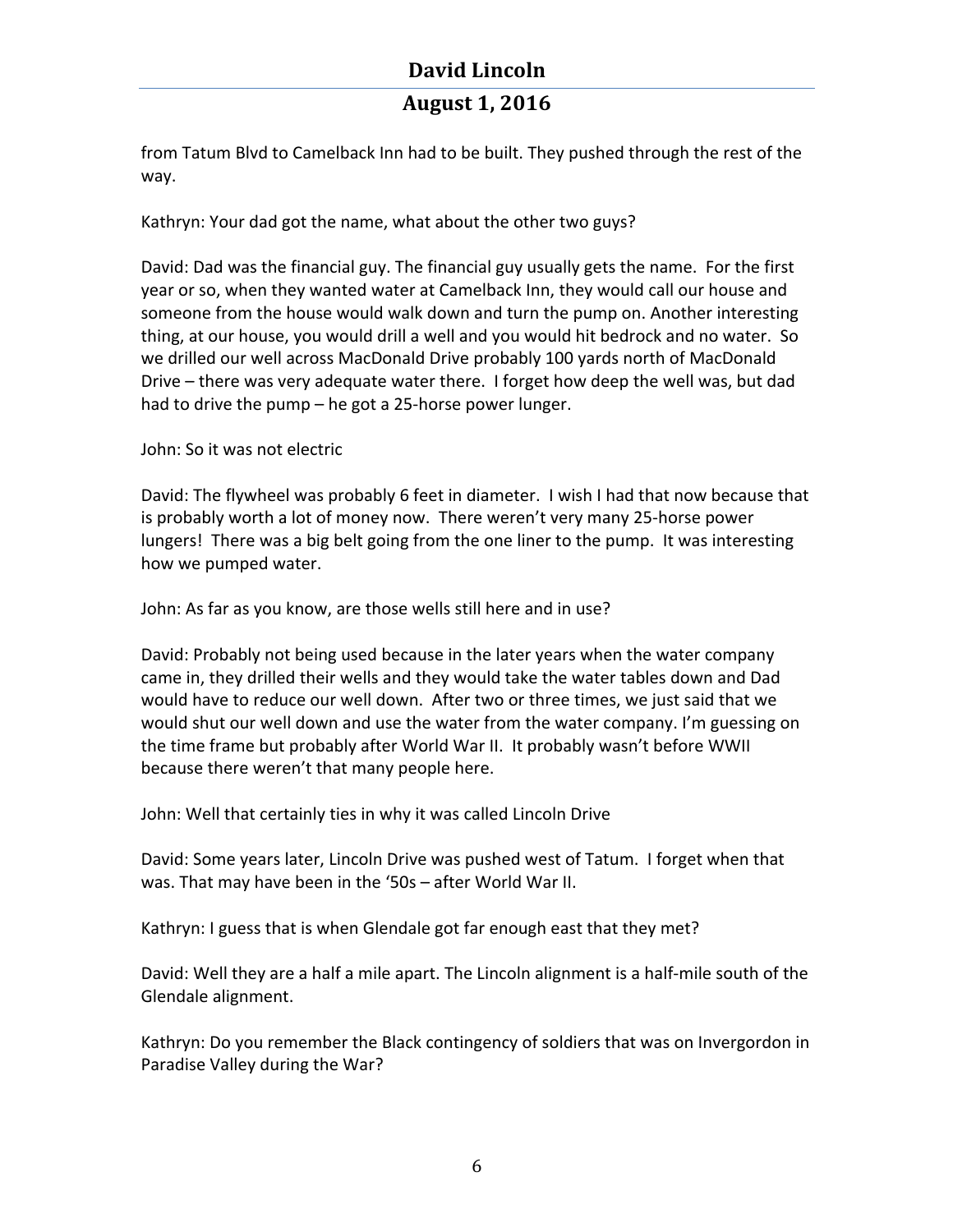## **August 1, 2016**

David: There was a POW Camp in Papago Park. This is the first I ever heard of that (Black soldiers in Paradise Valley)

John: We had someone we interviewed (Roberta Stone) who talked about that and said that they named some of the streets  $-$  Quail Run and Jack Rabbit.

David: Were they training or what were they doing?

John: Yes they were training and they took them on marches and runs through this end of the Town (east part of Town)

David: That was pre WWII?

John: I don't recall, I think it was during,

David: I didn't know about that. I knew about the POW Camp and the escape from the POW camp. You've heard of that  $-1$  assume?

John: Yes, I did hear about that - the U-boat captain and his crew.

Kathryn: Well they saw "rivers" on the map!

John: They got to the river thinking they were going to float down to the Gulf of Mexico. I bet it was a long dry walk!

David: Wait a year or two and there will be a flood and then they could take it!

John: Were there other things in the early years or in your high school years, besides Judson School and the well water, Camelback Inn, which you recall about living here?

David: It's an interesting story, which you probably know but the Judson School for Girls. Judson School was a boy's school up until Henry Wick changed it at some point. I forget when. Dad had an older daughter and Judson had an older daughter and I guess somehow they got together and said why don't we build a Girls School. The girls went for a little bit to the Judson School for Boys but then they said let's start a girls school which they built at what is now El Chorro Lodge known as Judson School for Girls. That was probably open in '34 or something like that. Judson knew how to run a boys school but didn't know how to run a girls school. He had Jokake School for Girls right across Camelback Mountain in Arcadia, which was a very nice school. It was competition. So it (Judson for Girls) only lasted about a year or so.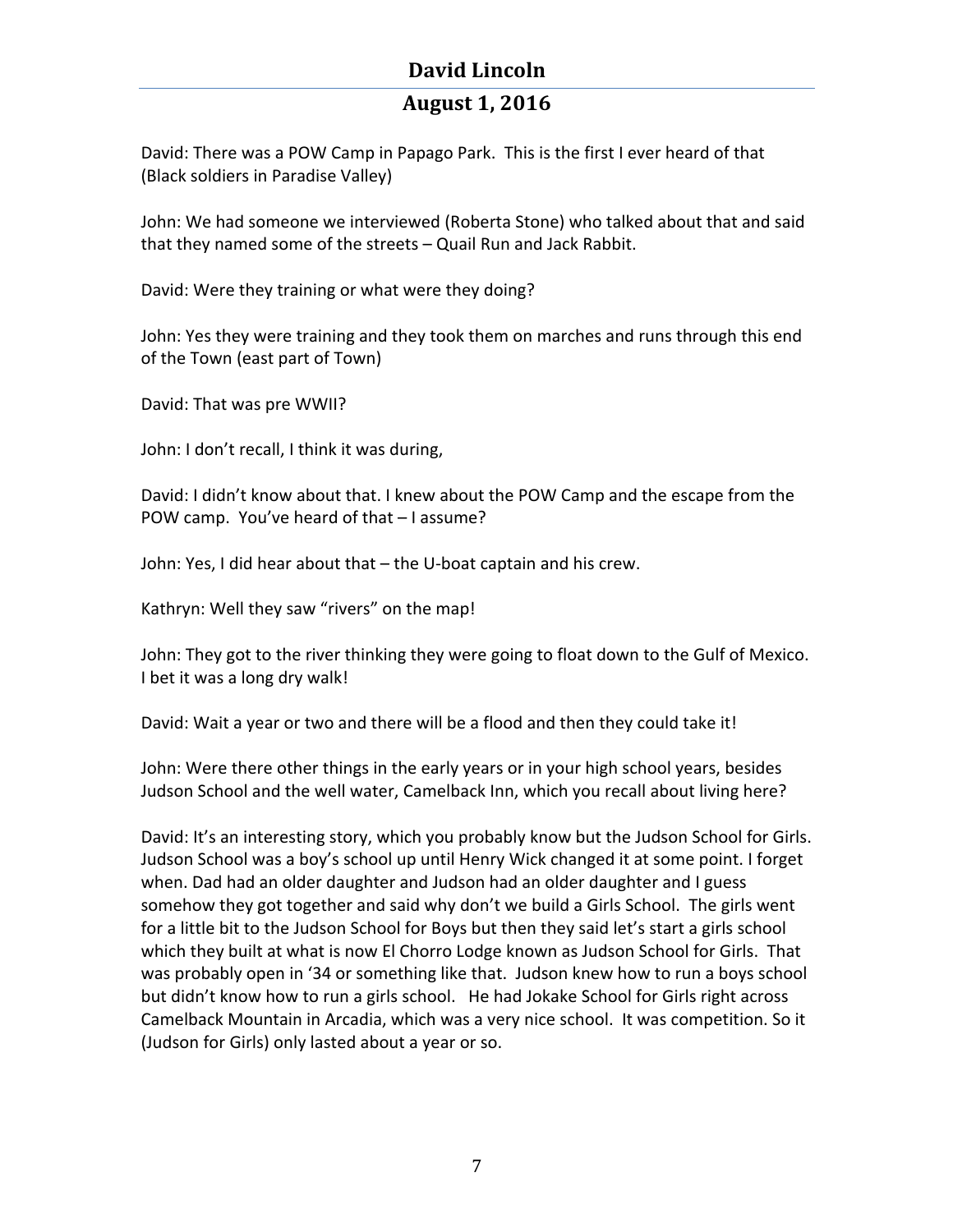## **August 1, 2016**

David: Then Camelback Inn had opened and the folks said: "We can't serve liquor in the Camelback Inn." So they didn't. There is no bar, no liquor. I guess it was in the plan they would walk to El Chorro Lodge for their pre-dinner cocktail and then come back for dinner at the Camelback Inn.

John: - Why did they decide not to serve alcohol at Camelback Inn?

David: Mother and dad decided that you shouldn't drink alcohol.

Kathryn: Are they Methodist?

David: No, they were Presbyterians - same thing

Kathryn: That was part of the culture.

David: It took about three years for Jack Stewart to convince the folks that you've got to serve alcohol. My guess it was about '37 or '38 until they opened to serve alcohol. But those first three years, guests would have to go down and have their evening cocktail or before dinner cocktail at El Chorro Lodge.

Kathryn: Get some exercise - it's good!

John: I bet it is only you and now the two of us that knew Camelback Inn was dry those first three years.

David: My guess is that the guests had stuff in their rooms!

John: Right! Having a resort today without a bar would be inconceivable.

David: Jack Stewart was a genius of a manager. One of the innovations he did at that point, winter resorts in Arizona and Florida, opened in about the middle of January. The season started about a week or 10 days after New Years and they closed maybe the first of April or a week or two in April. It was about a 2  $\frac{1}{2}$  month season. Jack Stewart said: "Let's open before Christmas and have it open for Christmas and get people out here before the Christmas holiday." Well that extended the season by three to four weeks, which increased it by a third or more and he made it work. It was a tremendous success. It was an innovation and it spread to the industry but it was Camelback Inn that was the innovator to open up the season before the holidays and have people here for the holidays. 

John: Was there anything else about Camelback Inn early years that you recall that people might be interested in?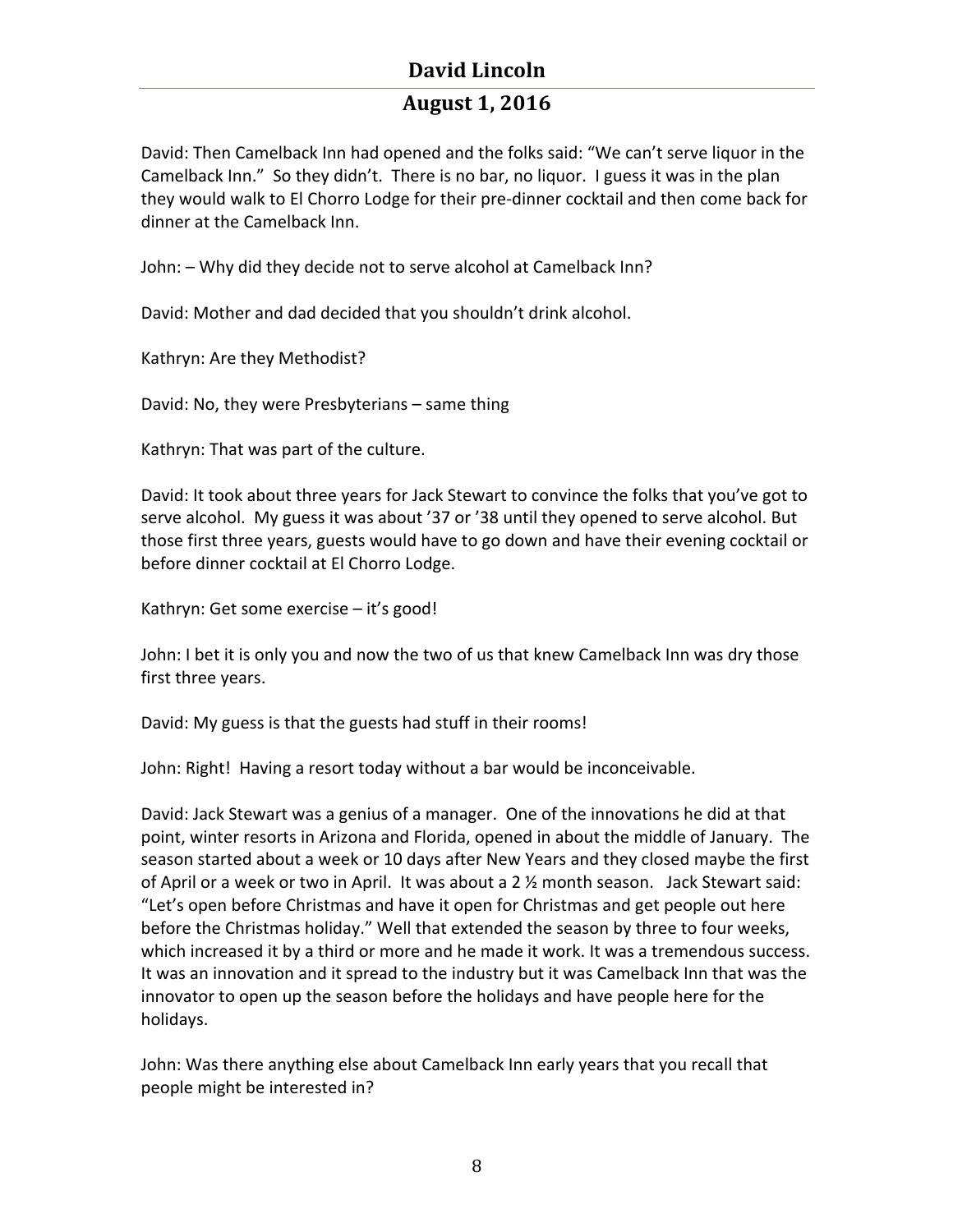## **August 1, 2016**

David: Well Jack some how knew a man name (Robert) Zuppke who was the coach of the University of Illinois football team. Every time they came to the Rose Bowl, they came here and trained in Phoenix before they went to the Rose Bowl. So we had the Illinois Rose Bowl team in for a time or two.

Kathryn: Getting out of the Town, the Lincoln name has become synonymous with many wonderful and charitable things. How did John C. Lincoln Hospital come about?

David: Well we moved here in 1931 because mother had TB. Her doctor in Cleveland, where we lived then, told her that if she stayed in Cleveland, she had about two years to live. So they said; "We've got to move." They were deciding whether it should be Florida or Arizona. They selected on Arizona. I'm not sure what their reasoning was but I was sure glad they did. I like Arizona a lot better than Florida. They moved her and she died 70 years later so Arizona was good for her. The connection to the hospital was that she had TB. Sunnyslope was a TB colony way north of town. They put the TB people out where they couldn't contaminate you - north of the canal. We went to the First Presbyterian Church in downtown and one of the mission projects of the First Presbyterian Church was the Desert Mission. That was the connection that the church gave mother, the connection to the Desert Mission and TB so that attracted her to that project. She said: "We don't have a nurse, we need a nurse, a nurse needs an office and at sometime, you're going to need doctors and doctor's offices." You may need a second nurse and it just grew and grew and grew until it became a hospital.

John: How did it get the name of your father?

David: The name should have been the Helen C. Lincoln Hospital because she was the one that was really the driver. When that was suggested, she said: "no, it's going to be John C. Lincoln." She did not want it named for herself. She wanted it named for her husband, John C. Lincoln.

Kathryn: He moved her across the country so she could feel better and did all these wonderful things for her.

David: Dad was 25 years older than she was. He was about the same age as my grandfather would have been. He was 59 when I was born. Mother was his third wife. The first two died. By his first wife, he had two children, a son and a daughter, who were almost exactly the same age as my mother. You could imagine, dad married mother then she now had a stepdaughter and stepson her age. That could have been disastrous but mother handled it beautifully. We were great friends. We did things together - their kids and us. We were the same age. We call ourselves cousin but they were half nephews.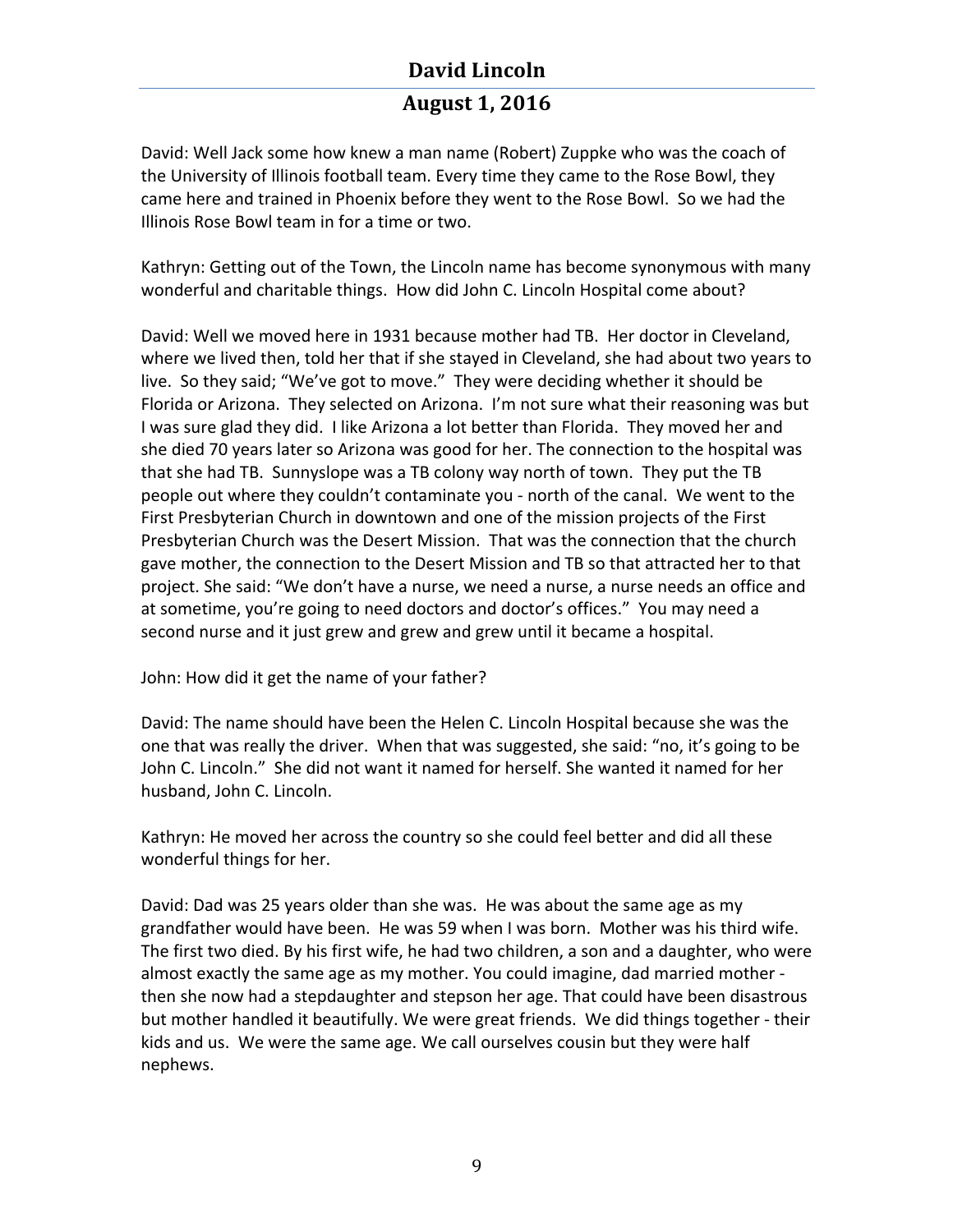## **August 1, 2016**

John: Were they (the step children) still back in Cleveland or in the Midwest some place?

David: No they came out here for health reasons also. They came out here while we were here. Initially they were in the Cleveland area. Her stepson, Gladen, who's wife had cancer and she died. I'm guessing in the '30s or early '40s. Then after that, they migrated out here. I'm not sure what brought them out here.

John: So you had extended family, maybe a little non-traditional, but by marriage because your father being twice a widower.

David: Do you know the name Louise Ker? That's my half sister - the Kerr Center.

John: Well that ties a few more things together and the reason that we are so happy that you have spent the time with us.

David: She (Louise) was one of the early members of the Phoenix Symphony Orchestra. She played the viola.

John: Your father was a noted businessman. I guess I would have to say that he was very successful. Camelback Inn was just many of his financial interests. I would think that your mother, at least recognized his financial where with all, was what allowed her to accomplish what she did.

David: I think so. I don't think she ever acknowledged that women were discriminated against. I think most of that was just the way she was. But probably a part of that was that she was married to a fairly wealthy person 25 years her senior and people didn't want to discriminate against mother.

Kathryn: How old was she (Helen) when she passed?

David: About 102 or 103 and dad was almost 93 when he died.

John: When did your mother pass on?

 $DL - She$  was born in '91 (1891) so probably '93 or '94 (1993 or 1994)

JW – Where did she live the rest of her life?

David: When dad died, she was living in a house approximately Indian Bend Road and maybe 200-300 yards west of Tatum. She moved from there and got an apartment down at Palm Lane and 3<sup>rd</sup> Street in Phoenix.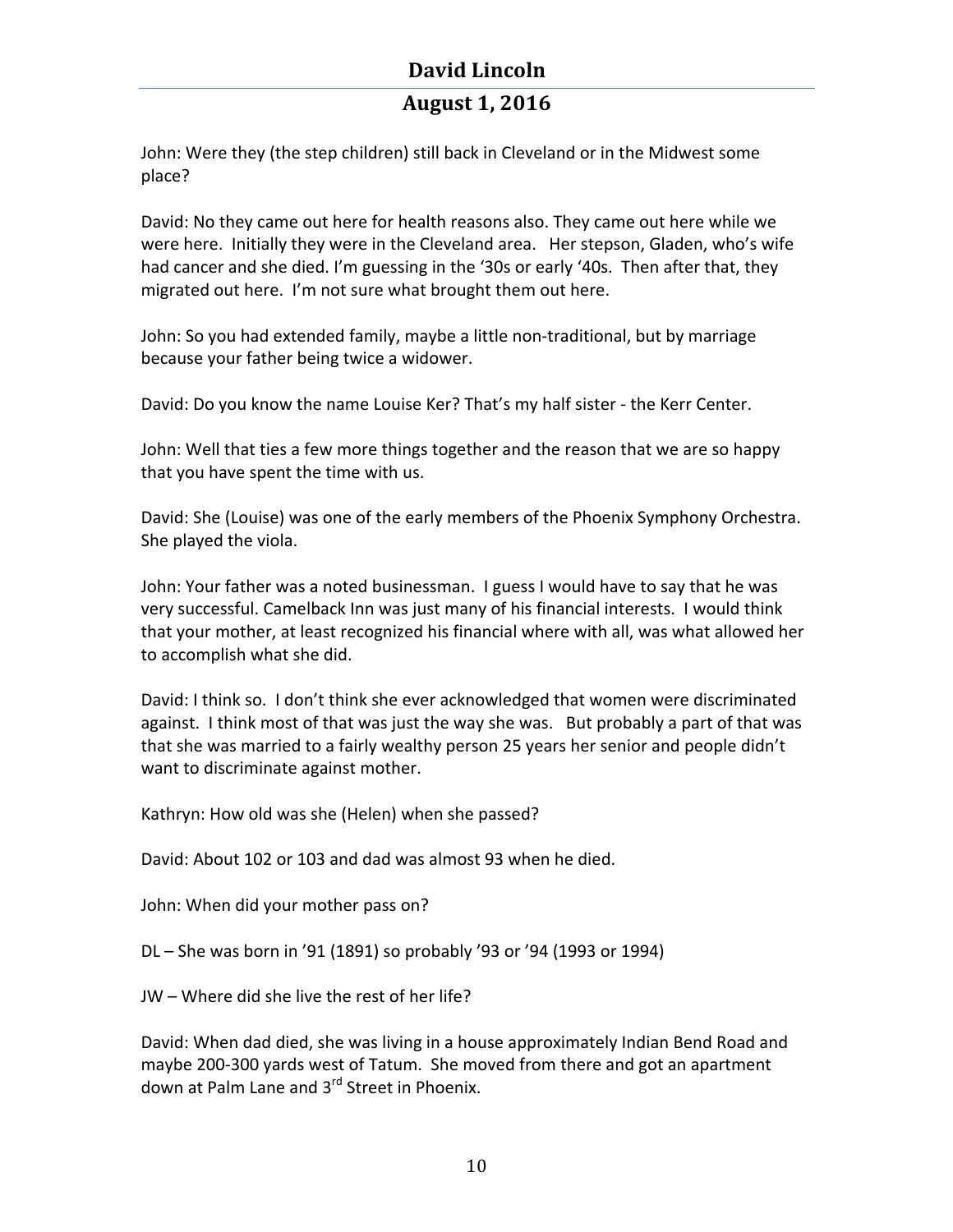## **August 1, 2016**

David: She (Helen) lived there for a few years and then moved to Mountain Shadows West for a few years and then went to the Scottsdale House. She died when she was living in the Scottsdale House.

John: How long did she live at Mountain Shadows West?

David: I'm just guessing  $-6$  or 8 years.

John: Just trying to tie your family history to the Town, taking it a step further, how was your life's work and your philanthropic activity influenced – having grown up and lived in Paradise Valley all those years except when you were employed in New York and other places?

David: Arizona has been home since 1931. In the 1930s, we would be here for the school year and then we would go back to Cleveland for the summer. That was a pretty good combination back then. There was no air conditioning then.

John: Did your house have a swamp cooler?

David: We got a swamp cooler in the mid to late '30s and that helped some. We had a flat roof that you could walk on and sit out on. Dad got these 2 or 3 of these bigscreened cubes about  $10 - 12$  feet squared and 8 feet high –where you would put your bed and that's where you slept.

Kathryn: You are still, as a family, doing so many philanthropic things. Where did you come up with the idea at Claremont (College), the programs you are running? Have they been from you or your family?

David: Some of each – Dad started the Lincoln Electric Company in 1895 in Cleveland. He and his brother ran the company. Dad was the CEO for probably a decade or two. He gradually turned it over to his brother who ran it for three or four decades after that. Together they ran it for about 60 years. They instilled a very strong ethical culture in Lincoln Electric – doing the right thing – following the Golden Rule. Right thing not only by shareholders, but by customers, by employees and by the community – the right thing for everybody. Lincoln Electric became the leading company in the industry by far  $-$  making electric arc welding's  $-$  both the machines and the consumables. They became, over the years, the leading company in the industry both in sales and in profits. It occurred to me, after many dinner conversations, maybe good ethics is good business. You don't have to sacrifice to be ethical. It's its own reward. If you're ethical, you'll get ahead. The ethics helps you get ahead. That then put the bug in my mind that we started in the ethics activity at ASU.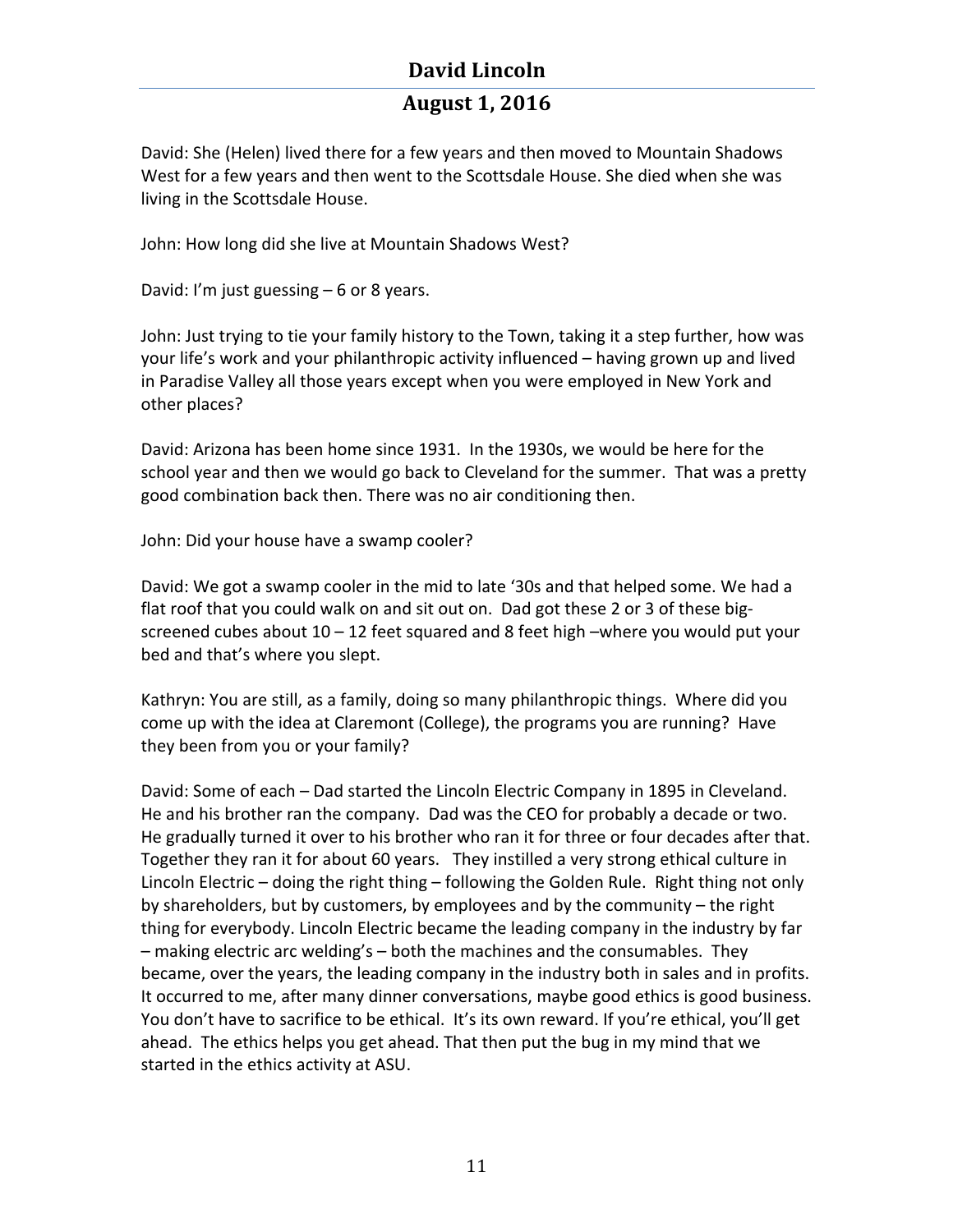## **David Lincoln August 1, 2016**

John: You have one (Ethics Program) back east also?

David: There were three Ethics (Programs) – one at ASU, Thunderbird, and the Chautauqua Institution in Chautauqua, New York has a nine-week summer program. We supported ethics activity there. Out of that came the idea of the Claremont Lincoln University. That grew out of the fact that I was on the Board of Claremont School of Theology for a number of years. When you go on a Board, they always have an orientation session and one of the questions they ask you is why did you decide you wanted to join this Board? My answer was I just wanted to see if I could discover whether or not the church could be interested in ethics. That went clear over their heads. They didn't understand that at all. They say: "of course we are interested in ethics – now let me tell you how many angels can dance on the head of a pin." Then they would talk about the angels on the head of a pin and not ethics. Ethics is too simple. I was just about to the point, after a few years on the Board, to come to the conclusion that the church was not going to be interested in ethics and was about to resign when the new president came in. He had about the same reactions about the churches that I did. Churches aren't helping making the world more peaceful or a better place. They're scrapping and fighting each other and raising Caine. So we (David & new President) said let's see if we can start a school that will train people, this would be training the religious people the skills they needed to know how to understand people with other ideas, how to work with them, how to cooperate with them and how to collaborate with them to generate solutions that you can work on together and come to peaceful solutions and not fight each other. So that is the core of the Claremont Lincoln University is to give people these skills. The philosophy here, the underlying theology, is how to teach people how to apply and live by the Golden Rule. This is what the Claremont Lincoln University is all about.

John: What was it like being the husband of the long time mayor and vice mayor who was so beloved in the Town of Paradise Valley? The first husband so to speak.

David: Being the husband of the mayor is just a part of being the husband of Joan. Being the husband of Joan was great. I didn't participate too much in her activity here because that was her thing. I didn't want to interrupt it so they would say she married a rich guy and he's here to see what he wants to see happen. I don't think I ever attended a Council Meeting when she presided partly for that reason. It was her thing and was doing it very well. I knew that she had the capability and it was not for me to interfere. I was really glad she did that. I didn't want anyone to think it was anything but her thing.

John: From what she said (in her interview) you were also a great supporter of her artistic endeavors in ceramics and other things. Were you kind of a critic? Or did she ask you for artistic opinions? Were you smart enough to not get engaged?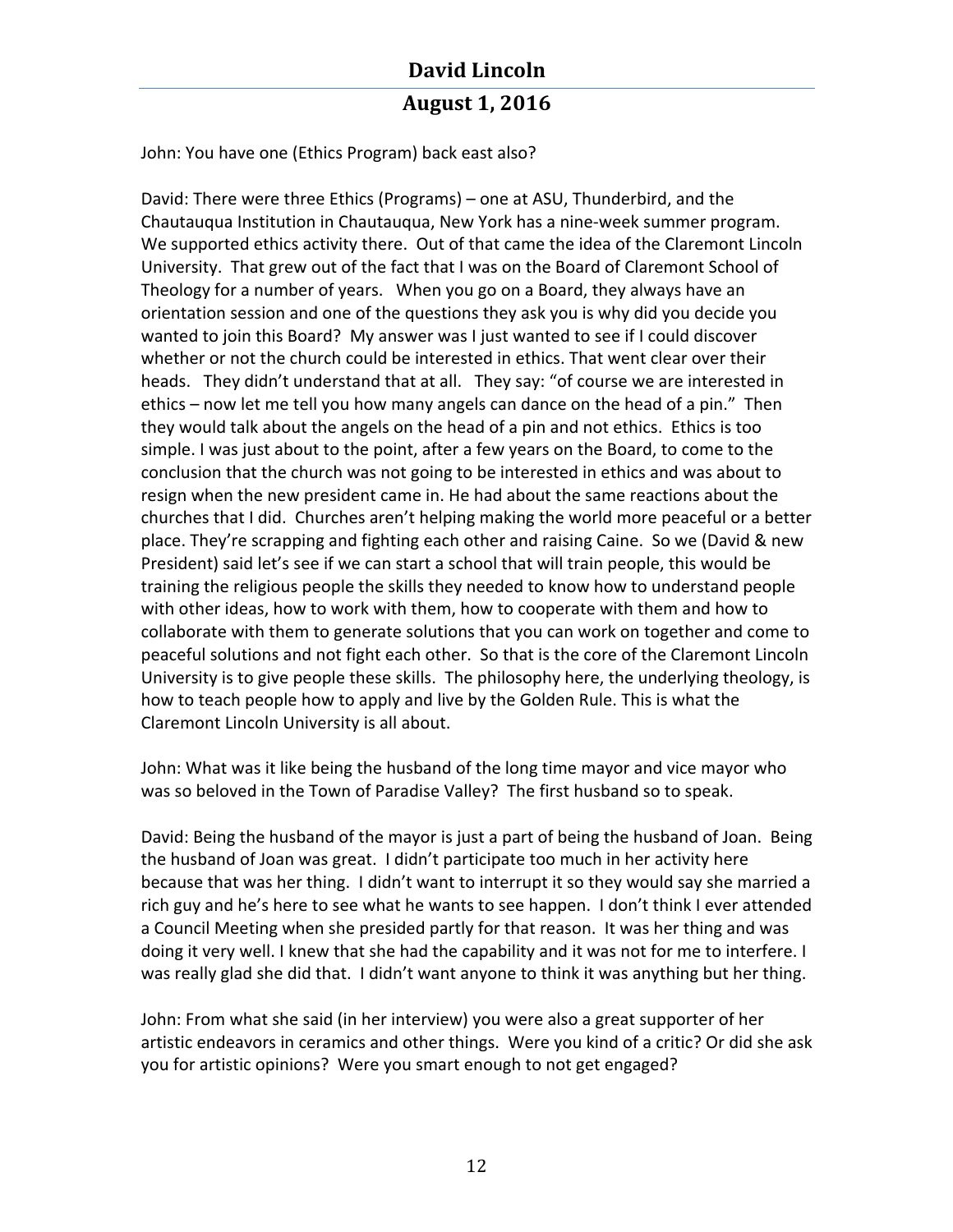## **August 1, 2016**

David: Well her main love of art was ceramics. She started ceramics I think before she entered grade school. She has been doing ceramics all of her life. I never got into that. We had a common shop  $-$  her half was ceramics and my half was woodwork. She made a bigger mess than I did! Sawdust you can sweep, clay dust sometimes you can't sweep particularly if it was wet when it went down! She had a big gas kiln and an electric kiln. She did a lot of good work. A lot of her stuff is displayed in a number of places-one of which is here at Town Hall.

John: Following up on the question about Mayor Joan, in her interview, she said she kept a journal that she wrote in every day when she was the mayor and she also said she had five books of notes from her time on Town Council. Do you still have that?

David: I don't know. Our two daughters cleaned up the house. We said to our kids, you accumulate a lot of stuff in a house  $-$  we're not going to clean this up, you are going to do that  $-$  we were thinking after we die they are going to clean it up. But our daughters said: "We're going to clean it up now." They came in and cleaned up her closets and her office and so forth. I would have to ask them to see if they ran across them. Her office was a horrible mess – complete chaos. I think Joan knew pretty much where things were. So I don't know. I'll have to ask Katie and Virginia where those are. My guess is when they found them they would not have discarded them.

Kathryn: It would be wonderful to have for the Town archives.

David: They (the daughters) would have recognized those. She also wrote a number of articles. She was a columnist for I guess what was the Paradise Valley Independent.

John: Yes, she was also a ghostwriter for a dog according to our historic records  $-$  a dog name KOFU?

David: KOFA

John: Kofa wrote articles and I think most people believed she wrote them.

David: Kofa was a great dog. Kofa probably saved our sons life more than once.

Kathryn: How?

David: After he got out of high school, our son was sort of a wild one and he said, "I'm going to put up my thumb and take a trip." So he and the dog, Kofa, took off across the country to visit his girlfriend who was in Massachusetts. And here was a young teenager with his dog who could have been in real deep trouble but my guess is a lot of people said "I'm not going to touch that guy because he's got that big dog with him."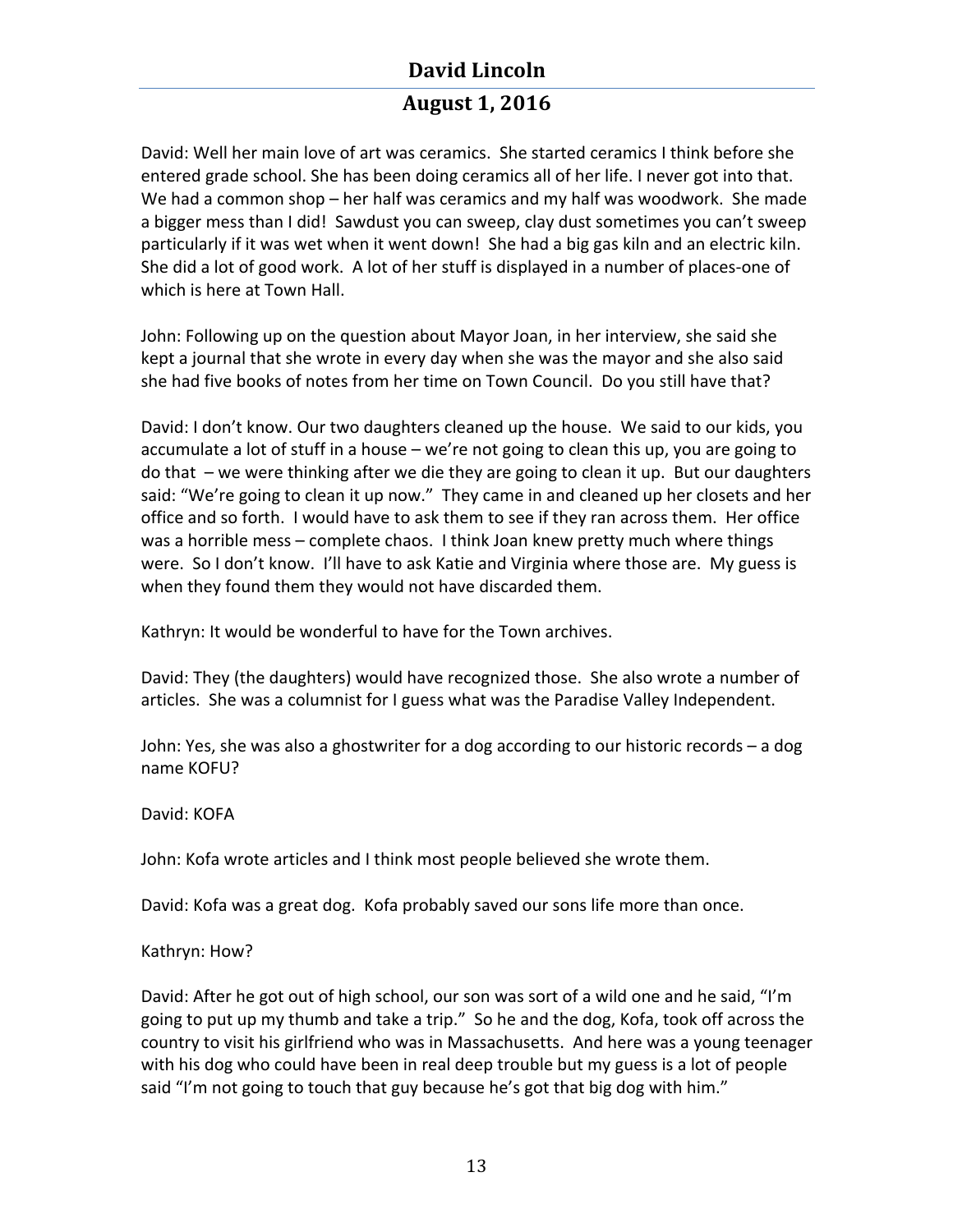John: Did you have dogs all of your married life?

David: When we were first married, each kid had a cat. Kofa was Carl's dog. When Carl moved and couldn't have a dog, Joan took over Kofa. You'd be interested  $-$  we got a call one night in the middle of the winter, on this same trip, from the police department from some little town in Michigan. They said: "Mr. and Mrs. Lincoln, we have your son here and it's cold outside and he was going to sleep in the graveyard so we asked him if he wanted to sleep in jail and he said yes. So we have him in jail here over night. We're feeding him and he and his dog are going to spend the night in the jail where it's nice and warm and then he'll be on his way in the morning."

John: That was very common back then. In fact, in my youth, that was fairly common for rural police departments - people would go and sleep there  $-$  not homeless people  $$ but just people passing through.

David: Well the best place to camp is in the graveyard because there's no one there to bother you - no one there to kick you out because no one expects you to be there.

Kathryn: It was pretty common I guess during the Depression for people to come through looking for work or food. Were there many people passing through, since you had a house, who would knock on your door looking for work?

David: Occasionally - and mother said they would come at night and get water out of the outside faucet.

John: What was your most memorable experiences or people both in the Town, if you had contact with them, or with fellow residents?

David: We moved here in 1965 when my wife and I came back and it was an ideal location for us. After school, both boys would go up Mummy Mountain and that's where they spent an awful lot of their time  $-$  in and around Mummy Mountain, which was sort of right out our back door.

John: Is this the same house you live in today?

David: Yes, this is our  $51^{st}$  year. They enjoyed the mountain and every rock. I remember our younger son, James, fell and really gashed his knee open. So I took him into the hospital, the ER at JCL (John C. Lincoln). They had to operate on him and I was going to stand and watch the operation but I couldn't. I had to go outside. I knew they were going to do a good job but I just couldn't watch.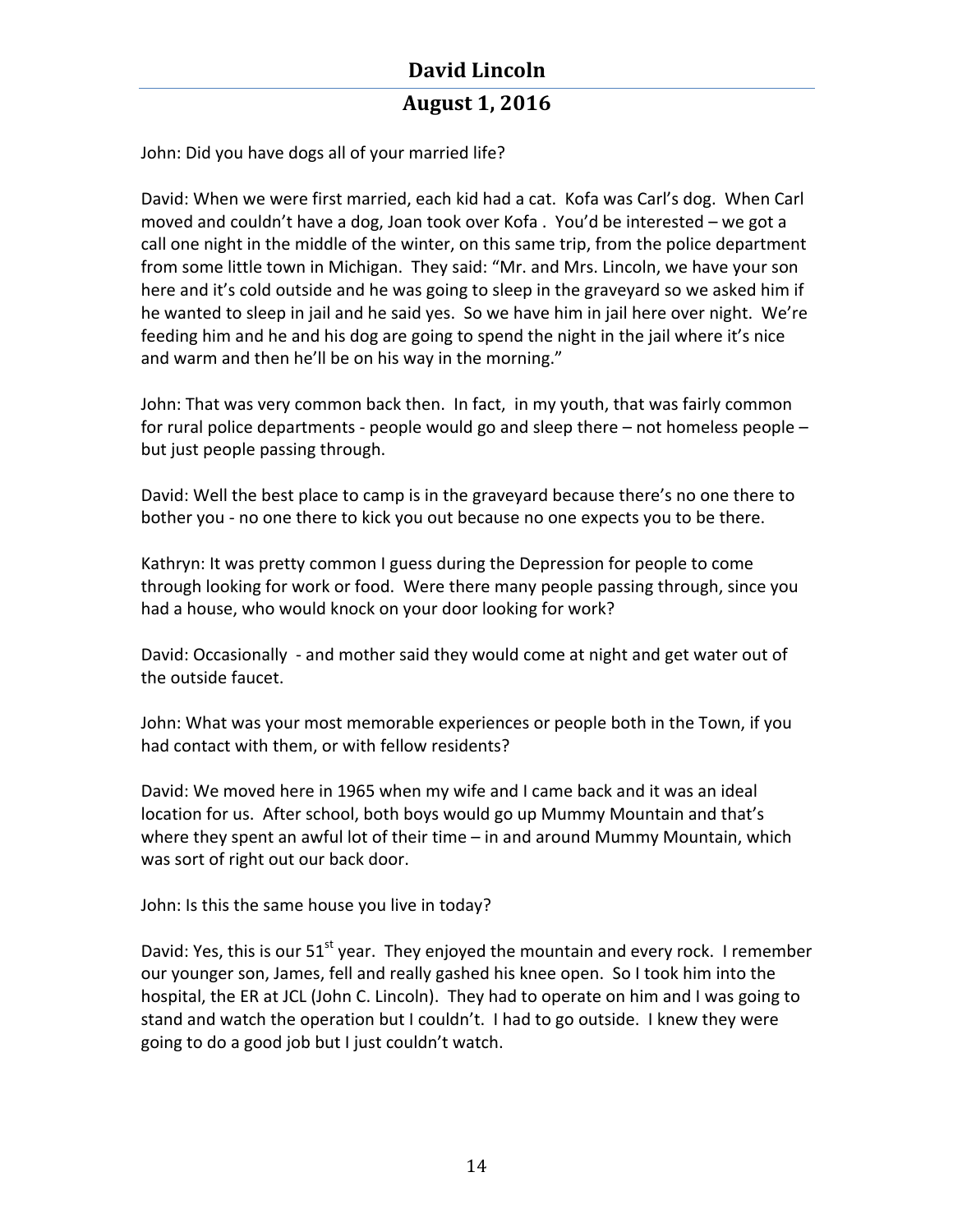## **August 1, 2016**

David: One of the people that I kept in touch with from the Town is Russ Moser. He and Joan were on Council together. Russ is one who spoke at Joan's service. One time, at Paradise Valley United Methodist Church, the Town Council with 7 members of which four were members of the church. So we asked ourselves the legal question, can we all go to the same service on Sunday morning or is that an illegal gathering of Council? We never explored that – nobody ever sued us!

John: Today things might be different! Now the Town would post that and say no public business will be conducted!

David: It's an interesting experiment for a Town because when the Town was first organized, it was a suburb on the fringe, which worked well. Everything was geared toward being a suburb on the fringe. But now it's a suburb right in the middle of the city. To its credit, it's managed to keep a lot of its culture and a lot of the ambience that it had when it was a suburb on the fringe. That's been a tough thing for the Council and the Town to see that it happens that way.

John: A lot of that credit goes to Joan and the Hillside Committee to keep from building monstrosities on our mountains here that would have changed the character of the Town. So your part in standing back and letting her do her thing - the real benefit of all that was that she was just marvelous in protecting the environment, as we know it today. 

David: She was also the one that brought in the Speed Camera's. She acknowledged that to her friends.

Kathryn: Yes, and they always say: "It's you!"

David: "Joan got me a ticket today!"

John: Just a little bit about Joan in the remaining time. When I came here, I was interested in photo enforcement and the Red Light Camera. I pushed for that and what I got from the Council was it wasn't in the budget. I arrived in June and the budget was passed. They said: "If it was that important, we will find the money and Chief, figure out how to do this." A good bit of that was the goodwill that Joan had carried over from when Chief Lozier had first come up with the idea – or she came up with the idea.

David: All the statistics say it's been a real success

John: Paradise Valley has long been an island of low collision rates because of that.